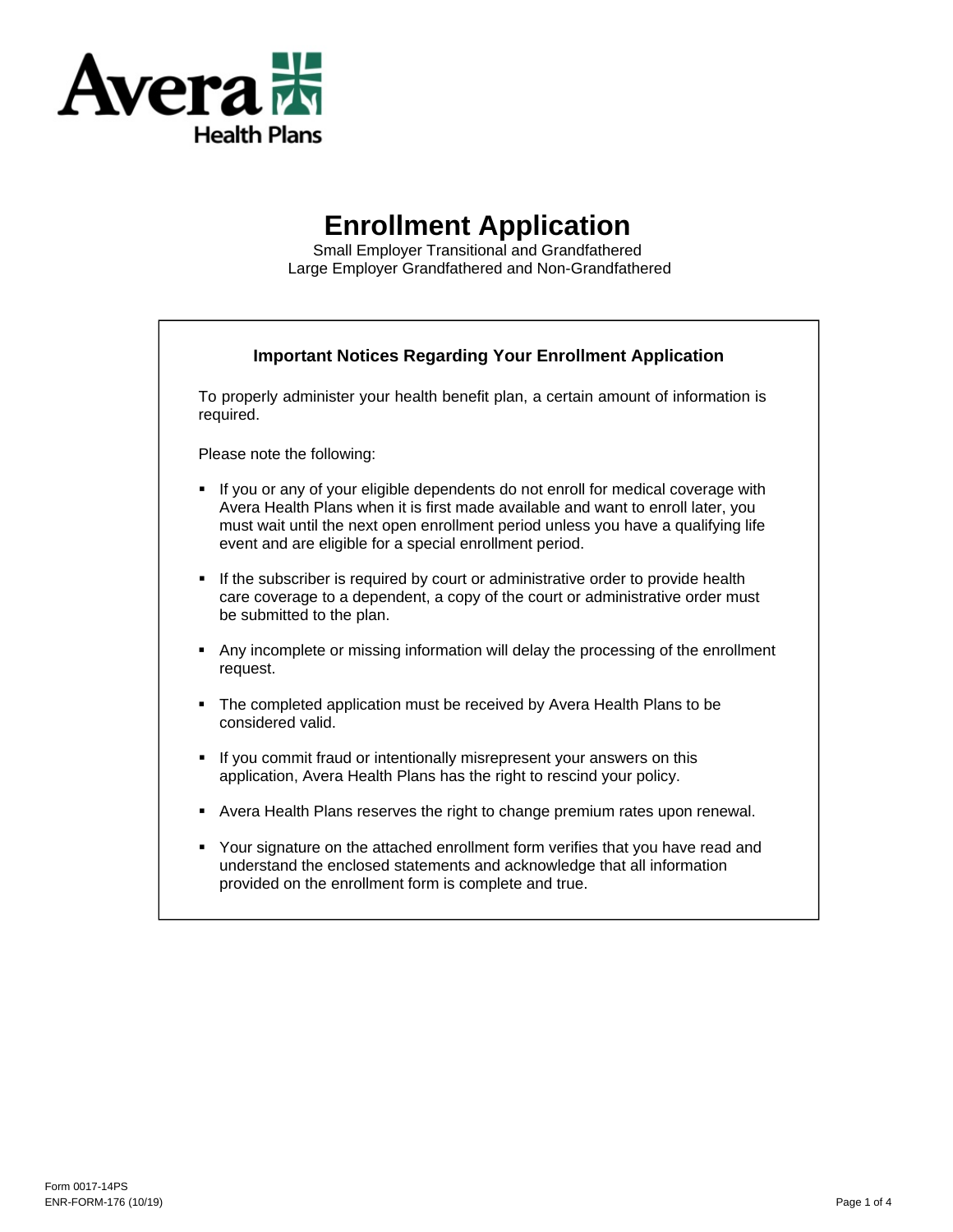

5300 S. Broadband Ln. Sioux Falls, SD 57108-2221 Phone: 605-322-4545 Fax: 605-322-4689 Toll Free: 1-888-322-2115 enrollment@averahealthplans.com

# **SUBSCRIBER INFORMATION**

| Must be completed by the employer:                                                                                                                                                                                                   |
|--------------------------------------------------------------------------------------------------------------------------------------------------------------------------------------------------------------------------------------|
| Employer Name: The contract of the contract of the contract of the contract of the contract of the contract of the contract of the contract of the contract of the contract of the contract of the contract of the contract of       |
| Group Number: <u>contract and contract and contract and contract and contract and contract and contract and contract and contract and contract and contract and contract and contract and contract and contract and contract and</u> |
|                                                                                                                                                                                                                                      |
|                                                                                                                                                                                                                                      |
|                                                                                                                                                                                                                                      |
|                                                                                                                                                                                                                                      |
|                                                                                                                                                                                                                                      |
| $\Box$ Add Newly Acquired Dependent(s)                                                                                                                                                                                               |
|                                                                                                                                                                                                                                      |
| Date COBRA began:                                                                                                                                                                                                                    |
|                                                                                                                                                                                                                                      |

| Social Security Number (not printed on ID cards) |            |               | Subscriber Name (Last) |               |                                | (First)       |              | (M.I.)                 |            |
|--------------------------------------------------|------------|---------------|------------------------|---------------|--------------------------------|---------------|--------------|------------------------|------------|
| <b>Mailing Address</b>                           |            |               |                        | City          |                                | <b>State</b>  | ZIP          |                        | County     |
| Home Phone                                       | Work Phone |               |                        | Email Address |                                |               |              | Primary Care Physician |            |
| Date of Birth                                    | ⊟ Male     | $\Box$ Female | Height                 | IN            | Pounds<br>Weight               | $\Box$ Single | Married<br>П | $\Box$ Separated       | □ Divorced |
| $\Box$ Hourly or $\Box$ Salary                   |            | Date of Hire  |                        |               | Average hours worked per week: |               |              |                        |            |

**PLAN SELECTION** Availability based on your employer's selection. (Check Box)

□ Single □ Family □ Employee/Child(ren) □ Employee/Spouse □ Employee + One Benefit Plan Selection (for multiple options)

**Enrollment Application** 

FAMILY INFORMATION Complete for covered dependents only. (If more space is needed, attach an additional sheet of paper, sign and date it.)

| Legal Last Name, First Name, Middle Initial |           | Gender<br>(M/F) | Relationship* | <b>Birth Date</b><br>(Mo/Dy/Year) | Social Security Number | Height |            | Weight   City and State if address is<br>different than Employee's |
|---------------------------------------------|-----------|-----------------|---------------|-----------------------------------|------------------------|--------|------------|--------------------------------------------------------------------|
|                                             | 02 Spouse |                 | Spouse        |                                   |                        | FT IN  | <b>LBS</b> |                                                                    |
|                                             | 03 Child  |                 |               |                                   |                        | FT IN  | <b>LBS</b> |                                                                    |
|                                             | 04 Child  |                 |               |                                   |                        | FT IN  | <b>LBS</b> |                                                                    |
|                                             | 05 Child  |                 |               |                                   |                        | FT IN  | <b>LBS</b> |                                                                    |
|                                             | 06 Child  |                 |               |                                   |                        | FT IN  | <b>LBS</b> |                                                                    |

\*Eligible dependents are defined only as married spouse and natural dependent children, stepchildren, adopted children or children under legal custody who are within the limiting age. NOTE: If your adult children are between the ages of 19 and 26 and have access to Employer Sponsored Health Coverage, please notify your employer.

### **INSURANCE WAIVER SECTION**

If you are declining enrollment for yourself or your dependents (including your spouse) because of other health insurance coverage, you may in the future be able to enroll yourself or your dependents in this plan provided that you request enrollment within 30 days after your other coverage ends. In addition, if you have a new dependent as a result of marriage, birth, adoption or placement for adoption, you may be able to enroll your dependent(s), provided that you request enrollment within 30 days after the marriage, birth, adoption or placement for adoption.

I have been informed that an employer-sponsored health benefit plan is available through my employer to my dependents and me. On behalf of myself and my dependents, I am voluntarily electing not to enroll in the health benefit plan sponsored by my employer.

#### **I am not applying for coverage because:**

 $\Box$  I am covered by another employer group benefit plan (please list)  $\Box$ 

My dependents are covered by another employer group benefit plan (please list)

□ I am covered by an individual benefit plan (please list) \_\_\_\_\_\_\_\_\_\_\_\_\_\_\_\_\_\_\_\_\_

 $\Box$  Other reason (please explain)

#### **AUTHORIZATION TO RELEASE INFORMATION TO AVERA HEALTH PLANS**

By signing this application, I authorize any consumer reporting agency, medical information bureau, insurance company, or other person having information about me or my dependents to release to Avera Health Plans or any of its designees any and all records or information pertaining to medical history, health history questions, health statement or health services rendered to me or my dependents, including drug and/or alcohol abuse information, or any information regarding responsibility for payment to Avera Health Plans for any administrative purpose.

I also authorize Avera Health Plans, its employees and agents, to disclose records and information as permitted by law to authorized persons including other insurers or reinsurers, vendors of employee insurance or cafeteria plans. Avera Health Plans may be compensated by other insurers or vendors. A copy of this authorization is as valid as the original. Unless otherwise stated or revoked by my written revocation, this authorization terminates when enrollment in Avera Health Plans terminates. This information will be used to determine eligibility for benefits, payment responsibility, and medical necessity review. I agree to abide by the documents describing my coverage, (including but not limited to the Certificate of Coverage, Member Handbook and Summary of Benefits and Coverage, the Evidence of Coverage and Summary Plan Document) and to pay any applicable premiums, co-payments, coinsurance and deductibles. I understand that my enrollment or eligibility for benefits in Avera Health Plans is conditional upon me signing this authorization and that failure to sign may result in being denied enrollment or benefits.

Subscriber's Signature: \_\_\_\_\_\_\_\_\_\_\_\_\_\_\_\_\_\_\_\_\_\_\_\_\_\_\_\_\_\_\_\_\_\_\_\_\_\_\_\_\_\_\_\_\_\_\_\_\_\_\_\_\_\_\_\_\_\_\_\_\_\_\_\_\_\_\_\_\_\_\_\_\_\_\_\_\_\_\_\_\_ Date: \_\_\_\_\_\_\_\_\_\_\_\_\_\_\_\_\_\_\_\_\_\_\_\_\_\_\_\_\_

Form 0017-14PS ENR-FORM-176 (10/19) Page 2 of 4 Employer's Representative Signature (Required): \_\_\_\_\_\_\_\_\_\_\_\_\_\_\_\_\_\_\_\_\_\_\_\_\_\_\_\_\_\_\_\_\_\_\_\_\_\_\_\_\_\_\_\_\_\_\_\_\_\_\_\_\_\_\_\_\_\_\_\_\_ Date: \_\_\_\_\_\_\_\_\_\_\_\_\_\_\_\_\_\_\_\_\_\_\_\_\_\_\_\_\_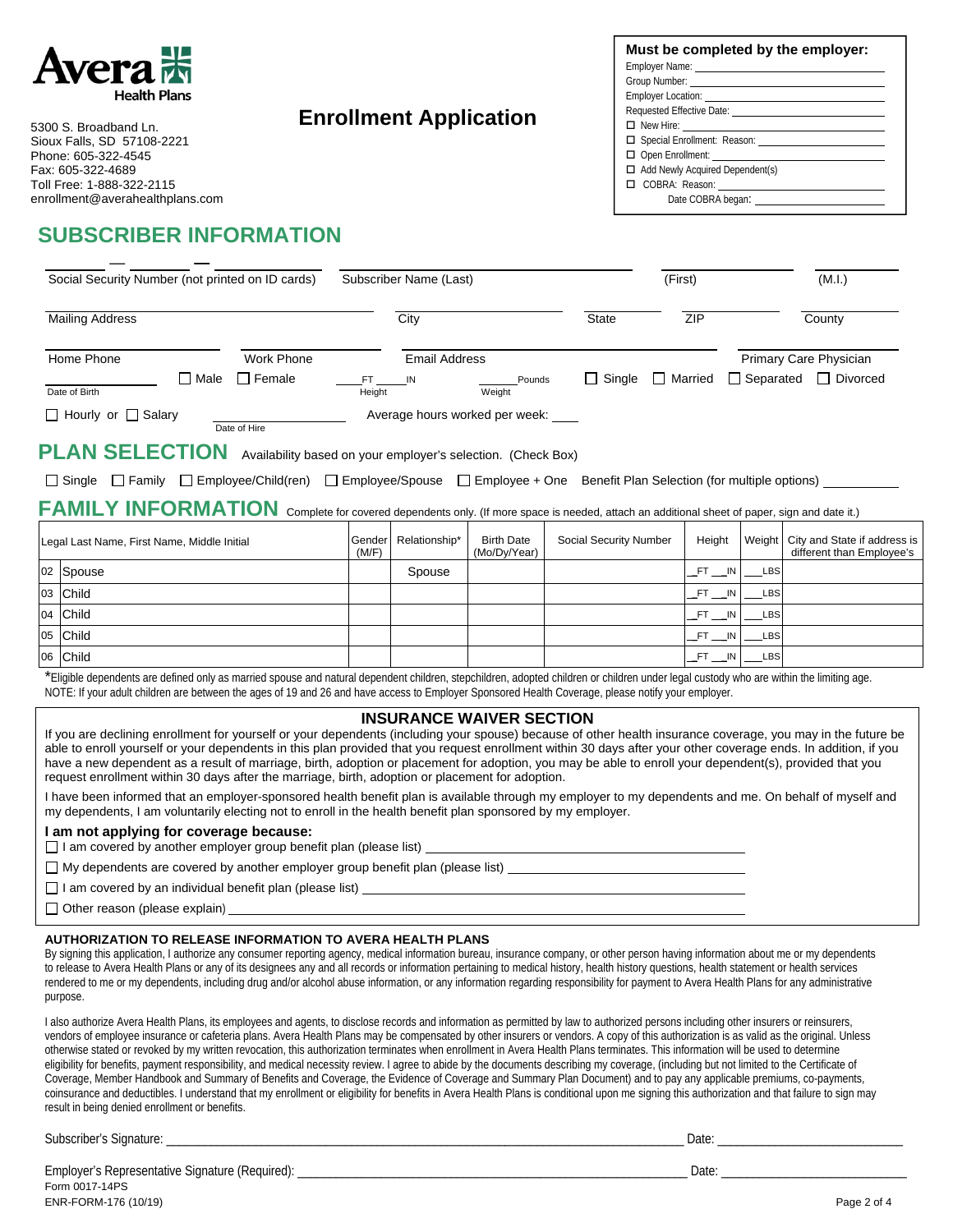#### **OTHER INSURANCE INFORMATION**

| Disability? $\Box$ YES $\Box$ NO                                                                                                                                                                  |                                                                                                                                                                                                                                                                                                                                                                                                      |  | If you have other health insurance, we will coordinate your benefits with your other health insurance. Have you, your spouse or any of your<br>dependent children been covered by any other group, medical, hospital or surgical insurance, including Medicare, Medicaid or Medicare                                                                     |
|---------------------------------------------------------------------------------------------------------------------------------------------------------------------------------------------------|------------------------------------------------------------------------------------------------------------------------------------------------------------------------------------------------------------------------------------------------------------------------------------------------------------------------------------------------------------------------------------------------------|--|----------------------------------------------------------------------------------------------------------------------------------------------------------------------------------------------------------------------------------------------------------------------------------------------------------------------------------------------------------|
|                                                                                                                                                                                                   |                                                                                                                                                                                                                                                                                                                                                                                                      |  | If you checked YES, please attach a Certificate of Creditable Coverage for yourself and each dependent covered by the prior carrier.                                                                                                                                                                                                                     |
|                                                                                                                                                                                                   |                                                                                                                                                                                                                                                                                                                                                                                                      |  | Phone: Phone: Policy Number:                                                                                                                                                                                                                                                                                                                             |
|                                                                                                                                                                                                   |                                                                                                                                                                                                                                                                                                                                                                                                      |  |                                                                                                                                                                                                                                                                                                                                                          |
|                                                                                                                                                                                                   | Will this coverage end before the Avera Health Plans effective date? $\Box$ YES $\Box$ NO                                                                                                                                                                                                                                                                                                            |  |                                                                                                                                                                                                                                                                                                                                                          |
|                                                                                                                                                                                                   | Type of Coverage with Prior Carrier: □ Single □ Family □ Employee/Child(ren) □ Employee/Spouse                                                                                                                                                                                                                                                                                                       |  |                                                                                                                                                                                                                                                                                                                                                          |
|                                                                                                                                                                                                   | <b>HEALTH HISTORY QUESTIONS</b>                                                                                                                                                                                                                                                                                                                                                                      |  |                                                                                                                                                                                                                                                                                                                                                          |
|                                                                                                                                                                                                   | Transitional and Small Employer Grandfathered):                                                                                                                                                                                                                                                                                                                                                      |  | To better serve you, please complete the following. In the last five years, has any person on the application for health insurance ever had or<br>ever been treated or diagnosed by a physician or a medical professional for (health history questions optional for Small Employer                                                                      |
| $\Box$ YES $\Box$ NO<br>$\Box$ YES $\Box$ NO<br>Π YES<br>NO.<br>$\Box$<br>$\Box$ YES<br>NO.<br>$\perp$<br>$\Box$ YES<br>NO.<br>$\blacksquare$<br>$\Box$ Yes $\Box$<br>NO.<br>$\Box$ YES $\Box$ NO | □ YES □ NO Lung conditions (For example: chronic lung disease, cystic fibrosis, allergies or asthma)<br>Cancer<br>Congenital disease or disorders<br>Endocrine conditions (For example: thyroid, diabetes)<br>Drug or alcohol abuse<br>congestive heart failure)                                                                                                                                     |  | Bone, joint, muscle conditions (For example: arthritis, fractures, joint replacement, osteoporosis or chronic back pain)<br>Stomach and/or bowel conditions (For example: Crohn's disease, pancreatitis, heartburn, ulcers, colitis)<br>Heart disorders or illness (For example: high blood pressure, heart attack, chest pain, stroke, heart disease or |
| $\Box$ YES $\Box$ NO<br>$\Box$ YES $\Box$ NO<br>$\Box$ YES $\Box$ NO<br>$\Box$ YES $\Box$ NO                                                                                                      | Blood disorders (For example: HIV/AIDS, hepatitis or hemophilia)<br>Mental health issues<br>Are you currently pregnant? If Yes, how many weeks gestation are you? __ weeks<br>Are you high risk? □ YES □ NO<br>Are you having multiple babies? □ YES □ NO<br>Have you had or are you having pre-term labor? $\Box$ YES $\Box$ NO<br>Is there an auto accident or Workers' Compensation case pending? |  |                                                                                                                                                                                                                                                                                                                                                          |
| $\Box$ YES $\Box$ NO                                                                                                                                                                              | observation, treatment or surgery or hospitalization has been recommended?                                                                                                                                                                                                                                                                                                                           |  | Are there any other conditions, disorders, illnesses or diseases for which further diagnostic tests, consultations,                                                                                                                                                                                                                                      |

## **HEALTH STATEMENT (**If you checked **YES** to any of the health questions on this form, please complete this section.)

| Name of Person | Name of Condition | Dates and Duration of<br>Treatment | Type of Treatment | Indicate Degree of Recovery<br>Partial – Half – $\frac{3}{4}$<br>- Full |
|----------------|-------------------|------------------------------------|-------------------|-------------------------------------------------------------------------|
|                |                   |                                    |                   | 100%<br>50% 75%<br>25%                                                  |
|                |                   |                                    |                   | $100\%$<br>$\bigcup$ 50%<br>75%<br>25%                                  |
|                |                   |                                    |                   | 100%<br>50% 75%<br>25%                                                  |
|                |                   |                                    |                   | 100%<br>50% 75%<br>25%                                                  |
|                |                   |                                    |                   | 100%<br>50% 75%<br>25%                                                  |

Please list all current medications:

Information provided will be reviewed by Avera Health Plans Population Health Services.

 $\Box$  I am sending additional medical information to:

Avera Health Plans Population Health Services, 5300 S. Broadband Ln., Sioux Falls, SD 57108-2221.

If you commit fraud or intentionally misrepresent your answers on this application, Avera Health Plans has the right to rescind your policy.

| $\triangleright$ Your initials below verify that you have read and understand the enclosed statements |
|-------------------------------------------------------------------------------------------------------|
| and acknowledge that all the information on this form is complete and true.                           |

Initial: <u>\_\_\_\_\_\_\_\_\_\_\_\_\_\_\_\_</u> Date: \_\_\_\_\_\_\_\_\_

 $\overline{a}$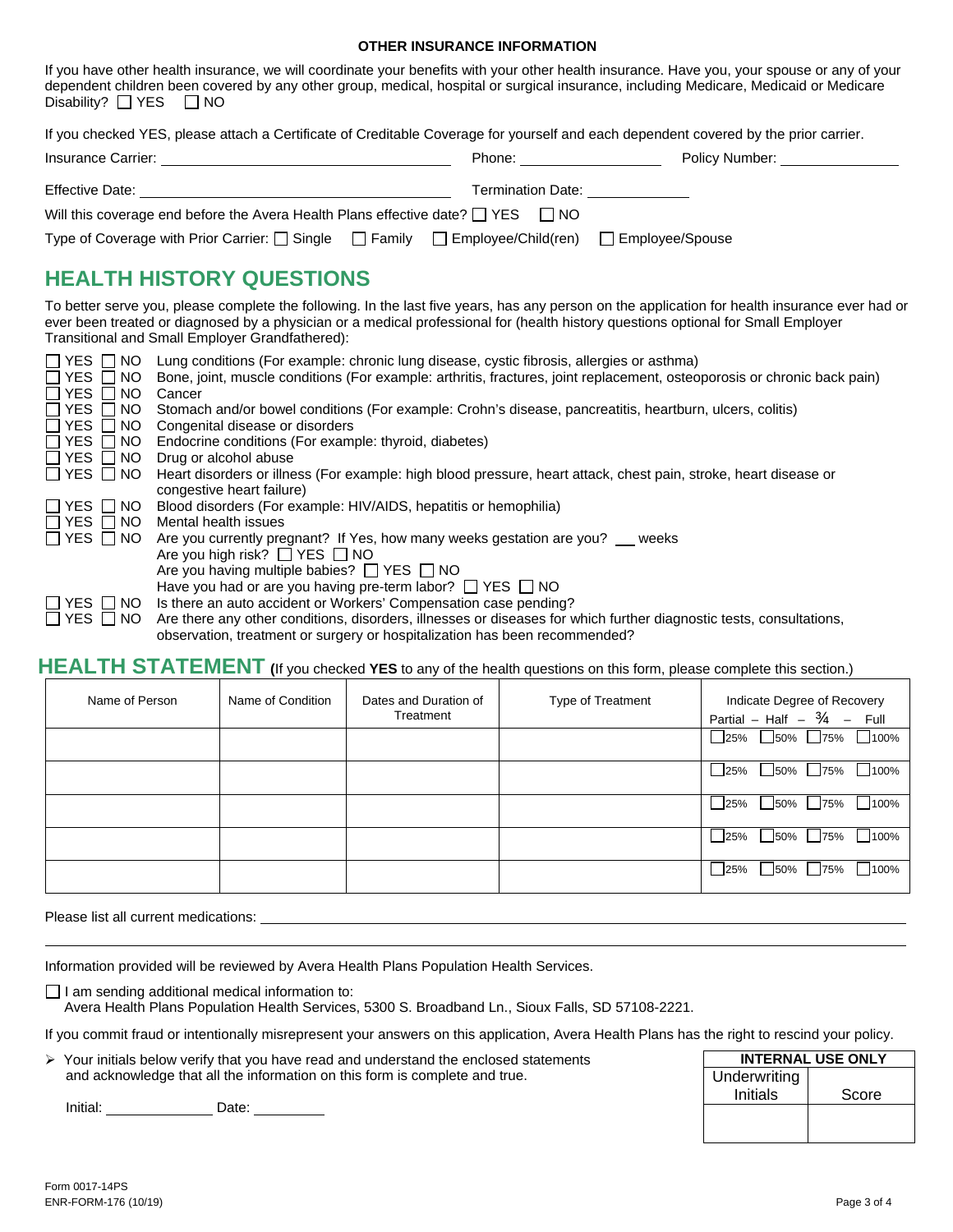

5300 S. Broadband Ln. Sioux Falls, SD 57108-2221 Phone: 605-322-4545 Fax: 605-322-4689 Toll Free: 1-888-322-2115 enrollment@averahealthplans.com